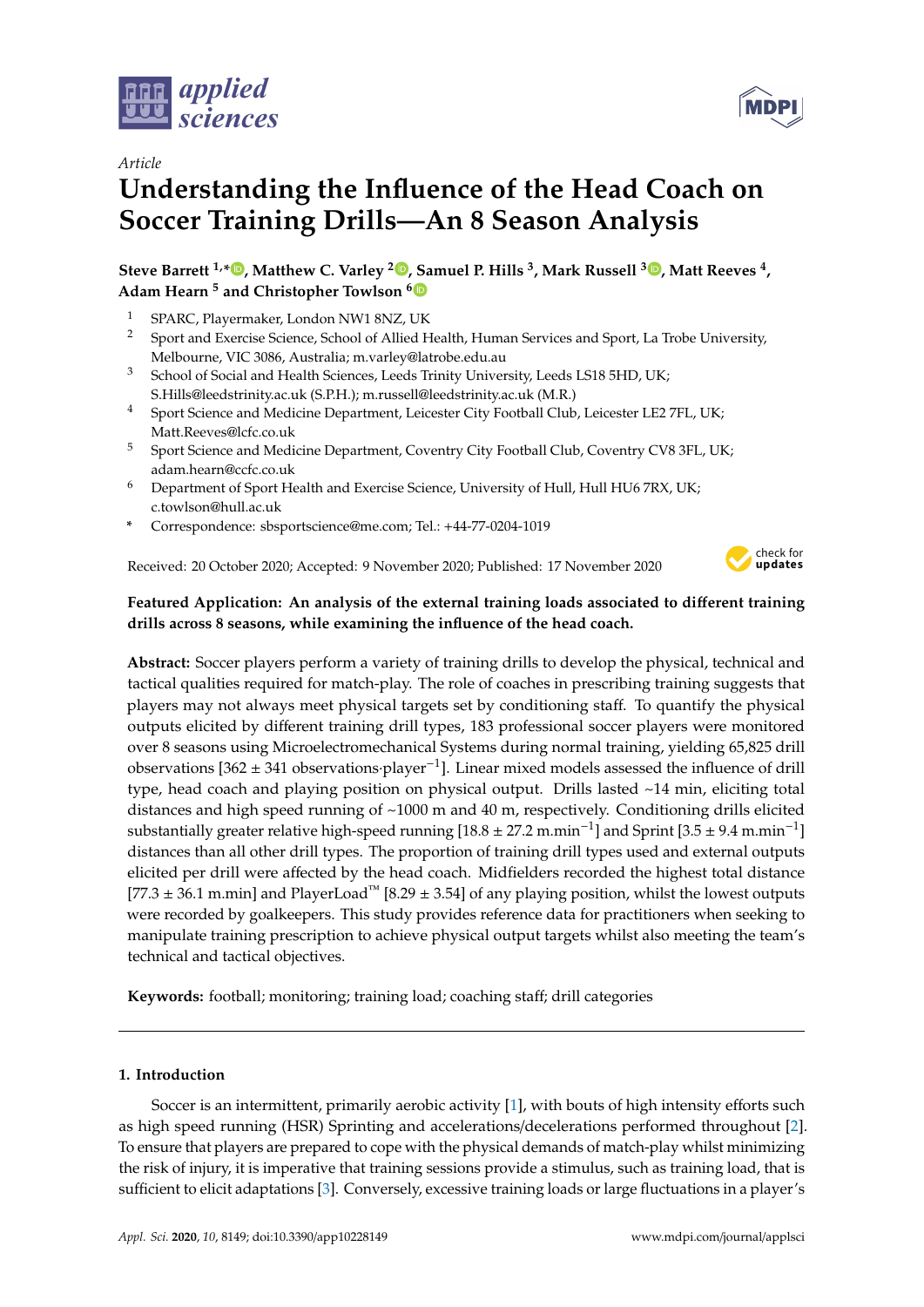physical loading patterns can increase injury-risk in team sport players [\[4–](#page-10-3)[6\]](#page-11-0). Ongoing monitoring and manipulation of a player's physical loads within the context of a periodized preparation program therefore represents a fundamental task for applied practitioners working in soccer [\[7\]](#page-11-1).

Soccer training activities are aimed to develop the physical, technical and tactical aspects ready for match play [\[3\]](#page-10-2). Technical and tactical objectives represent the primary focus of in-season training programs, as training prescription may be determined predominantly by the team's technical coaches based on the perceived technical/tactical needs of a squad [\[8–](#page-11-2)[10\]](#page-11-3). As these training drills or sessions are based around team cohesion/performance, they may not elicit the specific physical outputs for an individual player intended by the practitioner [\[9,](#page-11-4)[11\]](#page-11-5). Knowledge of the typical physical output elicited during different types of training drills may allow practitioners to estimate a player's upcoming training loads. For example, during single game weeks, professional soccer teams seek to maximize player readiness by typically prescribing their most physically demanding training sessions ~3–5 days in advance of the upcoming fixture [\[8](#page-11-2)[–10\]](#page-11-3). A substantial reduction in loading is then provided during the ~24–48 h before the match to allow sufficient recovery time [\[8–](#page-11-2)[10\]](#page-11-3). Although this form of within-microcycle periodization is commonplace within professional soccer, researchers investigating this topic have often reported loading patterns as a function of days for example, ['match day minus one, etc.] without reporting the specific training drills used [\[8](#page-11-2)[–10\]](#page-11-3). Substantial differences in internal and external training loads have been reported during small-sided games (SSG) compared with straight line running activities [\[12\]](#page-11-6) and between SSG conducted under different constraints for example, variations in pitch dimensions, the number of players involved, etc. [\[3](#page-10-2)[,13\]](#page-11-7). As these findings highlight the role of training session design in modulating the type and magnitude of the stimulus provided, practitioners and coaches may benefit from information regarding the physical output associated with a wider variety of different training drills. Such insights could assist the design of varied training programs that provide the desired physical, technical and tactical stimulus in advance of the upcoming fixture or series of fixtures.

Frequent changes in coaching staff is a characteristic of professional soccer. Given the head coaches role in designing training programs [\[10\]](#page-11-3), a change in personnel may influence a player's physical outputs during training and match-play, depending on the head coaches instructions for the team and each playing position. A study of 36 teams across 17 countries reported that the head coach's leadership style was associated with player injury rates [\[14\]](#page-11-8), whilst increases in the incidence of injury have been observed following a change of head coach in Turkish professional soccer [\[15\]](#page-11-9). Despite an overall injury incidence rate of 2.3 muscle injuries per 1000 h of training and match-play exposure, this value increased to rates of 5.3 and 4.5 in the 14 days and 30 days after a change in head coach, respectively [\[15\]](#page-11-9). Given the relationship between fluctuations in training load and increased injury-risk [\[4](#page-10-3)[–6\]](#page-11-0), it is possible that such observations reflect substantial changes in players' physical outputs accompanying a change in staff. This may be due to differences in training philosophy for example, a preference for certain types of training drills or activities and a change within the playing style [\[6,](#page-11-0)[12\]](#page-11-6) between incoming and outgoing head coaches. Therefore, this study aimed to quantify the external physical outputs elicited by different types of training drills performed by professional soccer players. The influence of the head coach and playing position within these training drills was also assessed.

#### **2. Materials and Methods**

#### *2.1. Experimental Approach to the Problem*

To assess the external training loads of professional outfield soccer players during six different types of training drills, senior players from teams competing in the English Premier League  $[n = 1]$ , English Championship  $[n = 1]$  and English League One  $[n = 1]$  were quantified using micromechanical electrical systems [MEMS] worn during their normal in-season training sessions between 2012/2013 and 2018/2019. Physical outputs were categorized according to the type of training drill being performed,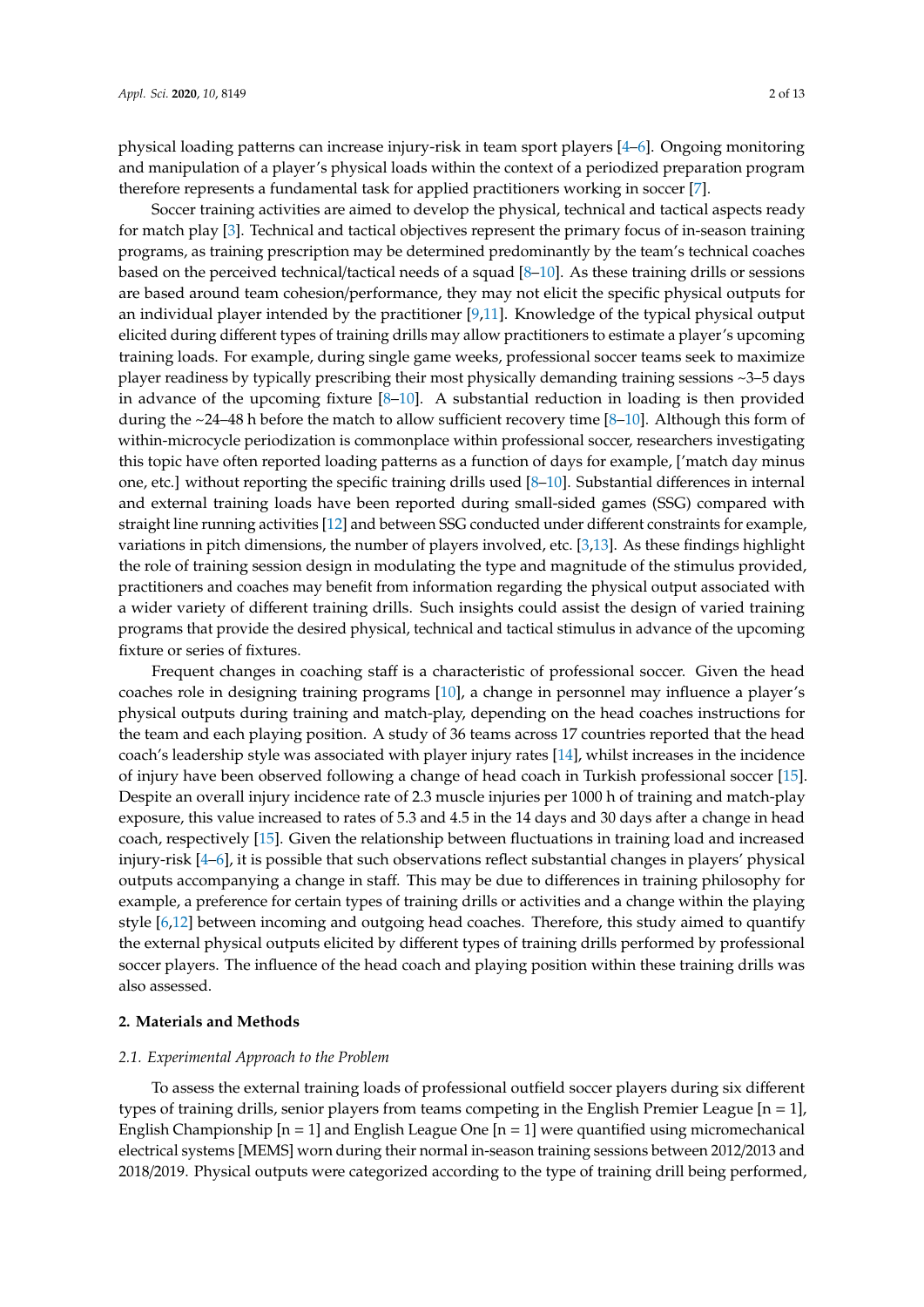the identity of the head coach at the time and the typical playing position of each player (Goalkeeper, Wide Defenders, Centre Defenders, Centre Midfielders, Wide Midfielders and Forwards; [\[16](#page-11-10)[–18\]](#page-11-11)). Linear mixed models were used to assess the extent to which external training loads were influenced by these three factors.

### *2.2. Subjects*

After institutional ethical approval had been obtained, professional soccer players  $[n = 184$ : age:  $25 \pm 8$  years; stature:  $1.80 \pm 0.09$  m; body mass:  $85.2 \pm 8.6$  kg] from teams competing in the top three tiers of English professional soccer [Premier League:  $n = 53$ , Championship:  $n = 93$ and League One:  $n = 37$ ] volunteered to participate in this study. All participants were briefed about the risks and benefits of participation, providing their written informed consent before data collection took place during the 2013/14 to 2018/19 English domestic seasons. The final dataset consisted of 65,825 individual training drill observations [mean: 362 ± 341 observations·player<sup>-1</sup>, range: 5–1639 observations·player−<sup>1</sup> ], amounting to ~15,140 h of monitoring.

## *2.3. Procedures*

Players' external loads during normal training sessions were quantified via MEMS (Micromechanical Electrical Systems; Optimeye S5, Catapult Sports, Melbourne, Australia), which were worn between the scapulae within a customized, tight-fitting neoprene garment. The Optimeye S5 unit (Firmware version 6.72–6.88) contains a 10Hz Global Positioning Systems (GPS) chip alongside a tri-axial piezoelectric linear accelerometer [Kionix: KXP94] sampling at 100 Hz. A GPS sampling rate of 10 Hz has demonstrated good reliability [coefficient of variation; CV% = 2.0–5.3%] for assessing instantaneous velocity [\[19\]](#page-11-12) and small-to-moderate typical errors of the estimate [1.87%–1.95%] when measuring Sprint speed [\[19\]](#page-11-12). The accelerometers within the MEMS devices have also produced good reliability [CV% = 0.9–1.1%] during laboratory and field tests [\[20\]](#page-11-13). Units were calibrated before each season using the manufacturer's calibration jig and to the manufacturers recommended values. Calibration values were monitored regularly during the study period to ensure that the accuracy of each conformed to the manufacturer's guidelines. Each player wore the same unit throughout the study period to avoid inter-unit variation. In accordance with the manufacturer's recommendations, MEMS were activated outside for ~15 min before each session commenced to minimize the risk of erroneous data arising from poor GPS signal quality [\[16](#page-11-10)[,21\]](#page-11-14). Data was downloaded within the same software version [Catapult Sprint 5.1.7] and were only included if the number of satellites exceeded six and the horizontal displacement of positioning was <1.5 [\[16](#page-11-10)[,21\]](#page-11-14). All players and head coaches were familiar with these procedures, which were used as part of their routine monitoring practices.

The training drills completed throughout the study period were grouped into six categories according to their primary training objective. These categories are defined as 'conditioning' (CON), 'position-specific training' [PS], 'possession' (POS), 'SSG,' 'tactical' (TAC) and 'technical' (TEC) drills, with the definitions of each below. The definitions and categories were selected based upon the most used terminology within the previous research into different drills used in soccer and coaching manual resources [\[3,](#page-10-2)[13,](#page-11-7)[22\]](#page-11-15). Once the definitions were written, these were then shown to each of the head coaches involved within the project to ensure that these definitions were appropriate.

**Conditioning [CON]—**Drills designed specifically to exercise the player's physical capabilities. This will include drills with or without the ball, which are designed to exercise a specific part of the players physical performance as the main objective.

**Position-Specific training [PS]—**Drills where the demands of the exercise are aimed at specific units of the team, with positions separated and coached as a unit [goalkeeper, defenders, midfielders and forwards] or an individual.

**Possession [POS]—**Drills designed to mimic similar demands of match play, with the aim of the session to keep the ball away from the opposing team, with no goals to score in.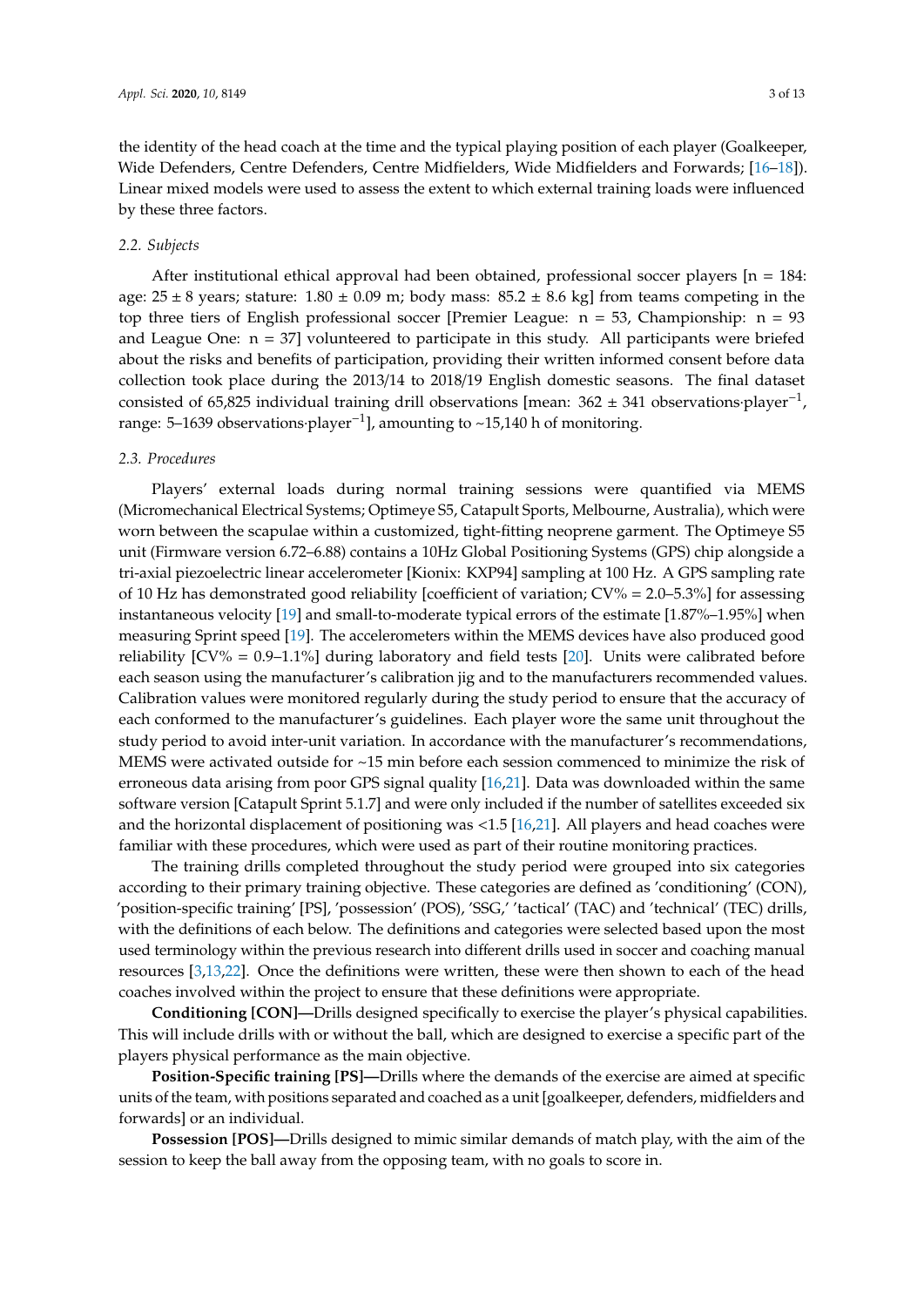**Small-Sided Games [SSG]—**Drills designed to mimic similar demands of match play, with the aim of the session to keep the ball away from the opposing team, with no goals to score in.

**Tactical [TAC]—**Drills designed to educate the players in the tactical roles they play within a team shape. These include set-pieces and open play team shape.

**Technical [TEC]—**Drills aimed to specifically work on a skill aspect of soccer such as passing, shooting, defending and foot work with a ball, working as an entire group.

These categories were established using multiple resources.

In addition to drill duration, the variables profiled were Total Distance, HSR [defined as distance covered at a speed >5.5 m⋅s<sup>-1</sup>], Sprint distance covered [>7 m⋅s<sup>-1</sup>]. The number of high acceleration [>2 m·s<sup>-2</sup>] and high deceleration [<-2m·s<sup>-2</sup>] efforts alongside the maximum velocity achieved were also quantified for each drill. All dwell times for the number of efforts detected were set at 0.3 s [\[19\]](#page-11-12). Velocity data was calculated using the Doppler-shift method. Finally, PlayerLoad<sup>TM</sup> during each drill was quantified via the 100 Hz accelerometer. All variables for each drill were expressed both as absolute and relative to drill duration that is, variable·min−<sup>1</sup> , to provide an indication of drill 'intensity' [the rate of physical output]. Information regarding the identity of head coach at the time  $[n = 9]$  and the playing position of each player that is the positional category in which the individual typically played at the time of data-collection [goalkeepers, defenders, midfielders, forwads]] was also recorded for each drill.

#### *2.4. Statistical Analysis*

Following satisfactory checks for normality of distribution, linear mixed models were used to assess differences in physical outputs whilst accounting for the repeated measurement of individuals and the unbalanced number of observations. Separate models were constructed for each dependent variable, with 'player identity' being included in all models as a random effect. Training 'drill category,' 'head coach' at the time of data collection and the primary 'position' of the individual player, were specified as fixed effects to assess their influence. A step-up approach to model construction was used, whereby fixed effects were sequentially added to the model in the order specified above and were retained if they demonstrated statistical significance that is *p* < 0.05, and improved the model fit based on an Akaike's information criterion assessment [\[23\]](#page-11-16). In the event of significant fixed effects, Bonferroni-adjusted pairwise comparisons and standardized effect sizes, ES, with associated 90% confidence intervals, CI, were calculated to investigate differences between the levels of each fixed effect. Analyses were completed using R Studio (V 3.6.1) using the *lme4* and *emmeans* packages and ES were interpreted as: *trivial* [ES < 0.2], *small* [0.2 ≤ ES < 0.6], *moderate* [0.6 ≤ ES < 1.2], *large* [1.2 ≤ ES < 2] and *very large* [≥2] effects [\[24\]](#page-11-17).

### **3. Results**

Of the 65,825 drills analyzed, the respective contributions from each category were CON: 10%, PS: 4%, POS: 27%, SSG: 33%, TAC: 11% and TEC: 15%. Drill category, head coach and playing position each influenced all dependent variables [all  $p \le 0.001$ ], except that position did not affect relative sprint distance.

## *3.1. The Influence of Drill Category*

Table [1](#page-5-0) shows the overall mean physical outputs per drill and highlights differences elicited by the six drill categories when head coach and position were constant. Pairwise comparisons highlighted that duration [all  $p \le 0.001$ ; ES: 0.08–1.46, trivial to large], absolute [all  $p \le 0.001$ , except for  $p = 0.031$ for PS versus POS; ES: 0.05–1.09, trivial to moderate] and relative [all  $p \le 0.001$ ; ES: 0.02–2.70, trivial to very large] total distance, relative PlayerLoad™ all [*p* ≤ 0.001; ES: 0.14–0.99, trivial to moderate], the relative number of high accelerations [all  $p \le 0.001$ ; ES: 0.06–0.63, trivial to moderate] and the relative number of high decelerations [all  $p \le 0.001$ ; ES: 0.06–0.97, trivial to moderate] differed for all between-drill comparisons. Moreover, absolute HSR [all  $p \le 0.001$ ; ES: 0.16–0.77, trivial to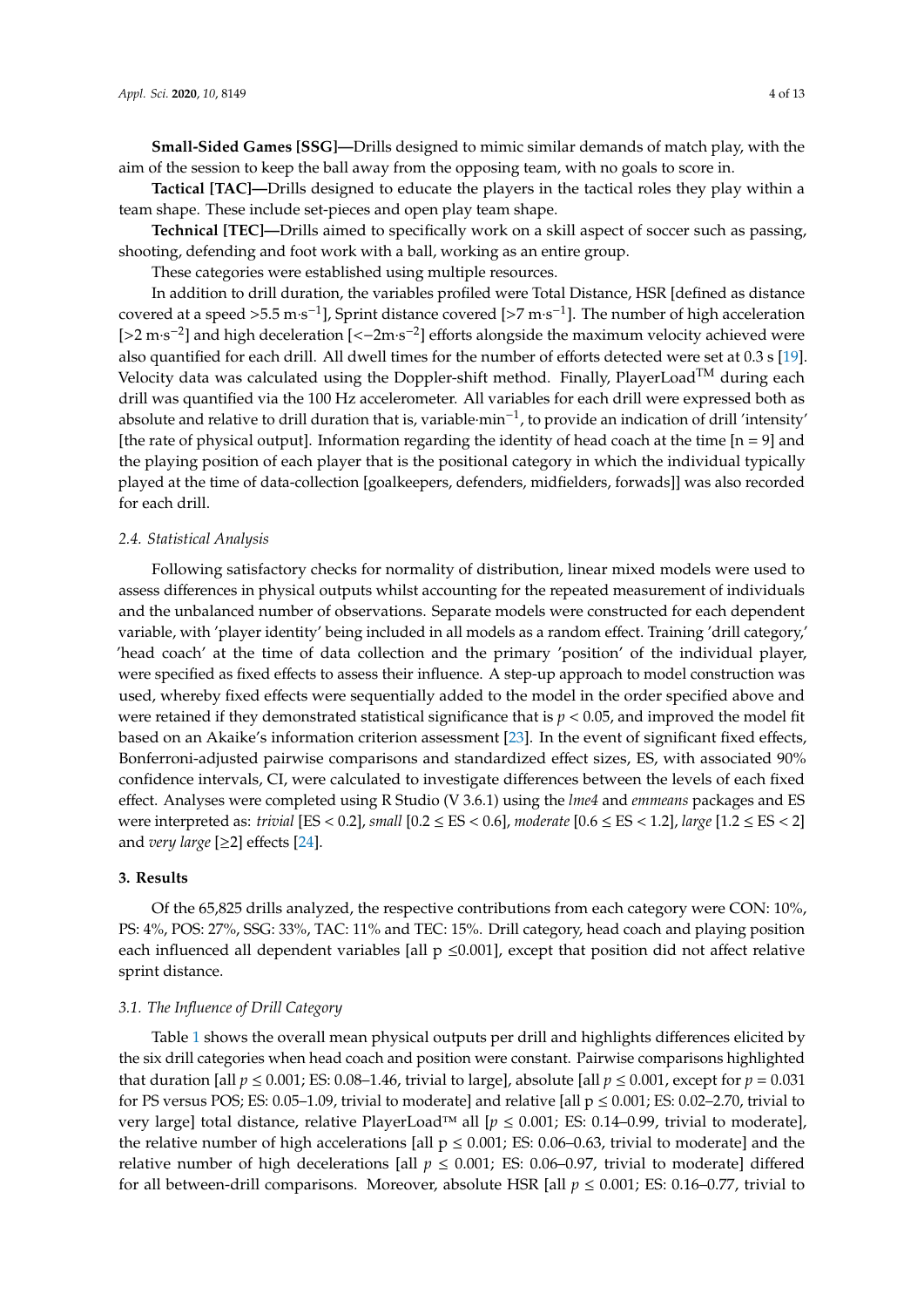moderate], absolute PlayerLoad™ [ES: 0.14–0.99, *trivial to moderate*] and the number of high accelerations [all  $p \le 0.001$ ; ES: 0.02–0.60, trivial to moderate] differed for all comparisons except for similar values being recorded for PS and TEC.

Absolute sprint distance was similar between PS and TAC but differed for all other comparisons [all  $p \le 0.001$ , except for  $p = 0.002$  for differences between PS and SSG; ES: 0.11–2.00, trivial to very large], whilst maximum velocity differed in all comparisons [*p* ≤0.001, ES: 0.19–1.21, trivial to large] except that maximum velocity during CON was similar to values recorded during both TAC and TEC. Relative HSR during SSG, TAC and TEC was similar to PS, whilst SSG was also similar to TAC for this variable. Relative sprint distance did not differ from SSG during TAC or TEC and relative sprint distance was similar to CON during TAC. All other pairwise comparisons highlighted significant differences in relative HSR [all  $p \le 0.001$ ; ES: 0.15–0.93, trivial to moderate] and relative sprint distance [all  $p \le 0.001$ , except for  $p = 0.033$  for POS versus TEC and  $p = 0.003$  for TAC versus TEC; ES:0.10–0.53, trivial to small] between drill categories. The number of high decelerations was similar between CON and PS and between PS and TEC, whereas high deceleration differed between all other pairs of drills [all  $p \le 0.001$ , except for  $p = 0.002$  for CON versus TEC; ES: 0.06–0.84, trivial to moderate.

#### *3.2. The Influence of Head Coach*

For each head coach assessed, Figure [1](#page-4-0) shows the proportion of all training drills that was accounted for by each drill category. Between-head coach differences were identified in 80.0% of all pairwise comparisons within drill comparisons. Table [2](#page-6-0) displays the results of these analyses alongside descriptive statistics for each head coach. For ease of interpretation, Table [3](#page-7-0) provides the number and proportion of significant differences identified from the 36 pairwise comparisons for each dependent variable and includes ES data where significant differences were present.

<span id="page-4-0"></span>

**Figure 1.** Proportion of training accounted for by each drill category for each Head Coach.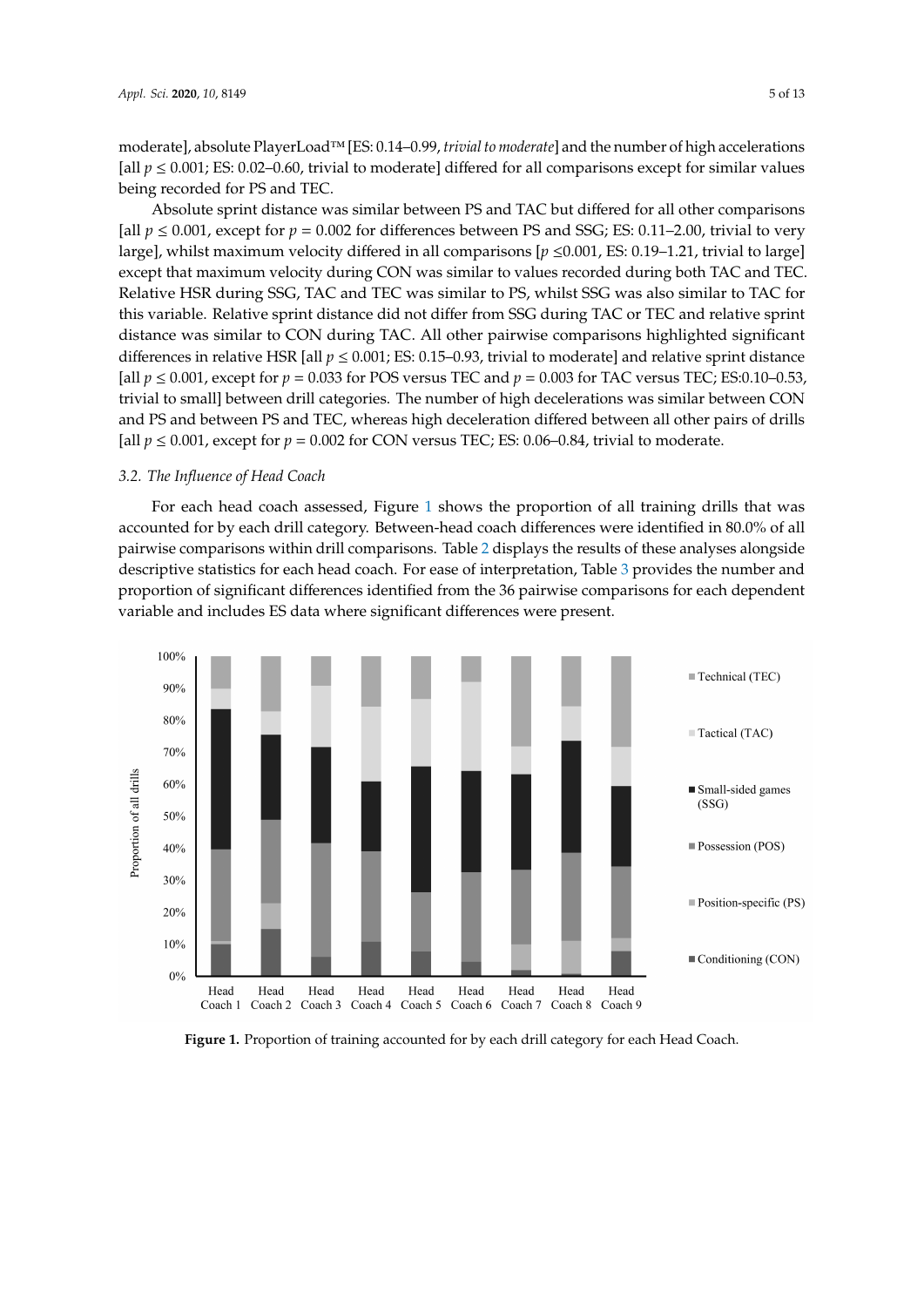|                         | Duration                      |                             | <b>Total Distance</b>            |                        | <b>High-Speed Running</b>        |                      | <b>Sprint Distance</b>     | Maximum<br>Velocity      | PlayerLoad™                  |                                   |                        | <b>High Accelerations</b>         |                 | <b>High Decelerations</b>           |
|-------------------------|-------------------------------|-----------------------------|----------------------------------|------------------------|----------------------------------|----------------------|----------------------------|--------------------------|------------------------------|-----------------------------------|------------------------|-----------------------------------|-----------------|-------------------------------------|
| Drill category          | (min)                         | Absolute<br>(m)             | Relative<br>$(m{\cdot}min^{-1})$ | Absolute<br>(m)        | Relative<br>$(m \cdot min^{-1})$ | Absolute<br>(m)      | Relative<br>(m·min $^{-1}$ | $(m \cdot s^{-1})$       | Absolute<br>(AU)             | Relative<br>$(AU \cdot min^{-1})$ | Absolute<br>(# )       | Relative<br>$(\text{#-min}^{-1})$ | Absolute<br>(m) | Relative<br>(# $\cdot$ min $^{-1})$ |
| Overall                 | $13.82 \pm 9.13$              | $996 \pm 772$               | $75.9 \pm 36.0$                  | $36 \pm 77$            | $3.4 \pm 10.4$                   | $5 \pm 21$           | $0.5 \pm 3.2$              | $5.6 \pm 1.5$            | $103.42 \pm 74.59$           | $8.04 \pm 3.49$                   | $15 \pm 19$            | $1.05 \pm 1.04$                   | $1 \pm 14$      | $0.7 \pm 0.7$                       |
| Conditioning (CON)      | $7.15 \pm 9.53$               | $628 \pm 753$               | $102.4 \pm 52.9$                 | $105 \pm 169$          | $18.8 \pm 27.2$                  | $19 \pm 51$          | $3.5 \pm 9.4$              | $6.0 \pm 1.5$            | $64.42 \pm 77.27$            | $10.56 \pm 5.08$                  | $9 \pm 12$             | $1.5 \pm 1.3$                     | $6 \pm 9$       | $0.9 \pm 1.0$                       |
|                         | b,c,d,e,f                     | b,c,d,e,f                   | b,c,d,e,f                        | b,c,d,e,f              | b,c,d,e,f                        | b,c,d,e,f            | b,c,d,e,f                  | $b$ ,c,d,f               | b,c,d,e,f                    | b,c,d,e,f                         | b,c,d,e,f              | b,c,d,e,f                         | c,d,e,ff        | b,c,d,e,f                           |
| Position-specific (PS)  | $16.63 \pm 8.79$<br>a,c,d,e,f | $771 \pm 540$<br>a,cc,d,e,f | $48.1 \pm 24.7$<br>a,c,d,e,f     | $22 \pm 75$<br>a,c,d,e | $1.6 \pm 6.7$<br>a,c,d           | $7 + 27$<br>a,c,dd,f | $0.5 \pm 2.6$<br>a,c,d,f   | $5.1 \pm 1.9$<br>a,c,d,e | $75.14 \pm 52.81$<br>a,c,d,e | $4.72 \pm 2.50$<br>a,c,d,e,f      | $13 \pm 17$<br>a,c,d,e | $0.8 \pm 0.8$<br>a,c,d,e,f        | $7 \pm 7$ c,d,e | $0.4 \pm 0.4$<br>a,c,d,e,f          |
| Possession (POS)        | $11.96 \pm 5.54$              | $777 \pm 603$               | $63.8 \pm 33.4$                  | $12 \pm 31$            | $0.8 \pm 1.9$                    | $1 \pm 6$            | $0.1 \pm 0.4$              | $4.7 \pm 1.6$            | $88.67 \pm 56.24$            | $7.47 \pm 2.93$                   | $13 \pm 16$            | $0.9 \pm 1.0$                     | $9 \pm 11$      | $0.7 \pm 0.7$                       |
|                         | a,b,d,e,f                     | a,bb,d,e,f                  | a,b,d,e,f                        | a,b,d,e,f              | a,b,d,e,f                        | a,b,d,e,f            | a,b,d,e,ff                 | a,b,d,e,f                | a,b,d,e,f                    | a,b,d,e,f                         | a,b,d,e,f              | a,b,d,e,f                         | a,b,d,e,f       | a,b,d,e,f                           |
| Small-sided games (SSG) | $14.74 \pm 8.53$              | $1373 \pm 790$              | $96.3 \pm 21.1$                  | $39 \pm 52$            | $2.5 \pm 2.7$                    | $4 \pm 12$           | $0.3 \pm 0.7$              | $6.3 \pm 1.0$            | $138.00 \pm 77.72$           | $9.79 \pm 2.48$                   | $20 \pm 22$            | $1.2 \pm 1.1$                     | $16 \pm 16$     | $1.0 \pm 0.7$                       |
|                         | a,b,c,e,f                     | a,b,c,e,f                   | a,b,c,e,f                        | a,b,c,f                | a,c,e,f                          | a,bb,c,e,f           | a,b,c                      | a,b,c,e,f                | a,b,c,e,f                    | a,b,c,e,f                         | a,b,c,e,f              | a,b,c,e,f                         | a,b,c,e,f       | a,b,c,e,f                           |
| <b>Tactical (TAC)</b>   | $22.25 \pm 11.05$             | $1275 \pm 898$              | $57.3 \pm 27.6$                  | $49 \pm 73$            | $2.1 \pm 2.9$                    | $7 \pm 18$           | $0.3 \pm 0.8$              | $6.0 \pm 1.5$            | $123.03 \pm 86.11$           | $5.54 \pm 2.65$                   | $19 \pm 20$            | $0.8 \pm 0.7$                     | $15 \pm 15$     | $0.6 \pm 0.5$                       |
|                         | a,b,c,d,f                     | a,b,c,d,f                   | a,b,c,d,f                        | a,b,c,f                | a,c,d,f                          | a,c,d,f              | a,c,ff                     | b,c,d,t                  | a,b,c,d,f                    | a,b,c,d,f                         | a,b,c,d,f              | a,b,c,d,ff                        | a,b,c,d,t       | a,b,c,d,f                           |
| <b>Technical (TEC)</b>  | $12.51 \pm 8.61$              | $660 \pm 481$               | $56.8 \pm 23.9$                  | $19 \pm 52$            | $1.3 \pm 3.3$                    | $2 \pm 14$           | $0.1 \pm 0.8$              | $5.0 \pm 1.4$            | $73.54 \pm 50.12$            | $6.36 \pm 2.41$                   | $11 \pm 14$            | $0.9 \pm 0.9$                     | $5 \pm 8$       | $0.4 \pm 0.5$                       |
|                         | a,b,c,d,e                     | a,b,c,d,e                   | a,b,c,d,e                        | a,c,d,e                | a,c,d,e                          | a,b,c,d,e            | a,b,cc,ee                  | a,c,d,e                  | a,c,d,e                      | a,b,c,d,e                         | a,c,d,e                | a,b,c,d,ee                        | aa,c,d,e        | a,b,c,d,e                           |

**Table 1.** Descriptive statistics and differences in mean training loads (i.e., per drill) overall and between drill categories.

<span id="page-5-0"></span>AU: Arbitrary units, #: Count <sup>a</sup>: Significantly different from conditioning drills <sup>b</sup>: Significantly different from position-specific drills <sup>c</sup>: Significantly different from possession drills d: Significantly different from small-sided games drills <sup>e</sup>: Significantly different from tactical drills <sup>f</sup>: Significantly different from technical drills. A single letter indicates differences at the  $p \le 0.001$  level, whereas two of the same letter indicates differences at the  $p < 0.05$  level. Data are presented as mean  $\pm$  standard deviation.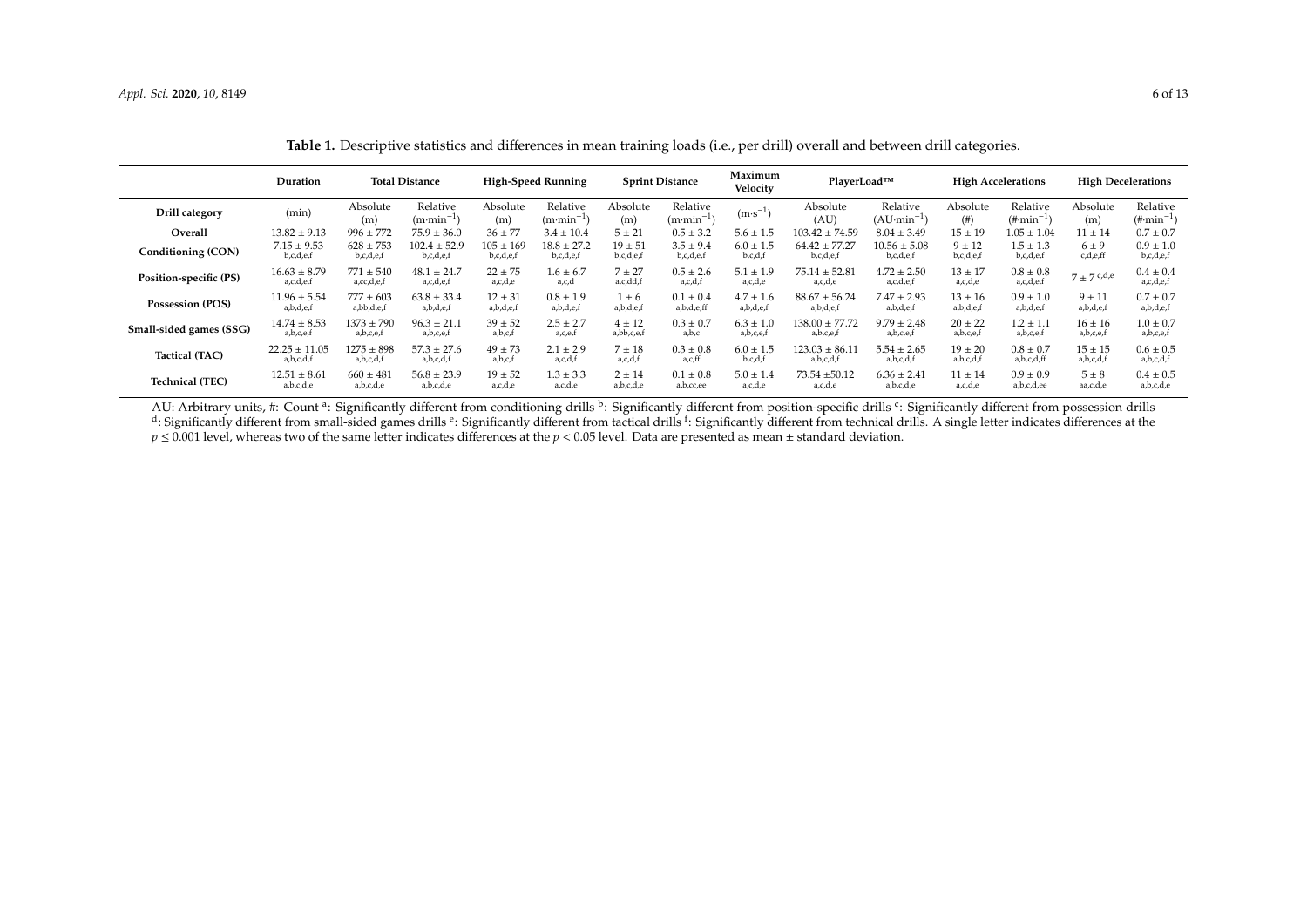|                  | Duration                            | <b>Total Distance</b>               |                                         |                                | <b>HSR</b>                        |                                   | <b>Sprint Distance</b>                  | Maximum<br>Velocity              | PlayerLoad™                            |                                   |                                | <b>High Accelerations</b>                     |                                | <b>High Decelerations</b>                     |
|------------------|-------------------------------------|-------------------------------------|-----------------------------------------|--------------------------------|-----------------------------------|-----------------------------------|-----------------------------------------|----------------------------------|----------------------------------------|-----------------------------------|--------------------------------|-----------------------------------------------|--------------------------------|-----------------------------------------------|
| Head<br>Coach ID | (min)                               | Absolute<br>(m)                     | Relative<br>$(m \cdot \text{min}^{-1})$ | Absolute<br>(m)                | Relative<br>$(m \cdot min^{-1})$  | Absolute<br>(m)                   | Relative<br>$(m \cdot \text{min}^{-1})$ | $(m \cdot s^{-1})$               | Absolute (AU)                          | Relative<br>$(AU·min-1)$          | Absolute<br>(# )               | Relative<br>$(\text{#}\cdot \text{min}^{-1})$ | Absolute<br>(m)                | Relative<br>$(\text{#}\cdot \text{min}^{-1})$ |
|                  | $10.30 \pm 5.20$<br>b,c,d,e,f,g,h,i | $778 \pm 545$<br>b,c,d,e,f,g,h,i    | $81.7 \pm 46.7$<br>bb,cc,d,e,f          | $32 \pm 49$<br>b,c,f,g,h,i     | $5.2 \pm 14.9$<br>b,c,d,e,f,g,h,i | $3 \pm 12$<br>b,c,dd,f            | $0.6 \pm 3.8$ c                         | $5.5 \pm 1.6$<br>b,c,f,g,h,i     | $86.84 \pm 53.17$<br>b,c,d,e,f,gg,h,i  | $9.14 \pm 4.34$<br>b,c,d,e,f,ii   | $2 \pm 4$<br>b,c,d,e,f,g,i     | $0.2 \pm 0.5$<br>b,c,d,e,f,g,h,i              | $2 \pm 4$<br>b,c,d,e,f,g,i     | $0.3 \pm 0.5$<br>b,c,d,e,f,g,h,i              |
| $\overline{2}$   | $14.59 \pm 9.09$<br>a,c,d,e,f,g,h,i | $1064 \pm 815$<br>a,c,e,f,g,h,i     | $74.9 \pm 31.8$<br>aa,d,e,f,g,hh        | $46 \pm 95$<br>a,c,d,e,g,h,i   | $3.8 \pm 10.0$<br>a,c,d,g,h,i     | $7 + 27$<br>a,c,d,e,gg,h,i        | $0.7 \pm 3.7$<br>c,d,ee,i               | $5.6 \pm 1.6$<br>a,c,d,e,g       | $108.99 \pm 79.56$<br>a,c,e,f,g,h,ii   | $7.81 \pm 3.11$<br>a,d,e,f,g,h    | $25 \pm 22$<br>a,c,d,e,f,g,h,i | $1.8 \pm 1.1$<br>a,c,d,e,f,g,h,i              | $16 \pm 15$<br>a,c,d,e,g,h,i   | $1.1 \pm 0.8$<br>a,cc,d,e,f,g,h,i             |
| 3                | $17.91 \pm 9.51$<br>a,b,d,e,f,g,h,i | $1413 \pm 954$<br>a,b,d,e,g,h,i     | $76.8 \pm 29.8$<br>aa,d,e,f,g,hh        | $58 \pm 96$<br>a,b,d,e,f,g,h,i | $3.7 \pm 9.2$<br>a,b,d,e,f,g,h,i  | $9.2 \pm 36.4$<br>a,b,d,e,f,g,h,i | $0.8 \pm 4.25$<br>a,c,d,e,f,gg,h,i      | $5.8 \pm 1.5$<br>a,b,d,e,f,g     | $142.32 \pm 91.46$<br>a,b,d,e,g,h,i    | $7.95 \pm 2.95$<br>a,d,e,f,g,h    | $22 \pm 16$<br>a,b,d,e,g,h,i   | $1.2 \pm 0.7$<br>a,b,d,e,f,g,h,i              | $21 \pm 16$<br>a,b,d,e,f,g,h,i | $1.1 \pm 0.7$<br>a,bb,d,e,f,g,h,i             |
| 4                | $19.82 \pm 15.56$<br>a,b,c,e,g,h,i  | $1153 \pm 984$<br>a,c,e,f,g,h,i     | $60.3 \pm 29.2$<br>a,b,c,f,g,h,ii       | $39 \pm 69$<br>b,c,f,g,h,i     | $2.1 \pm 4.4$<br>a,b,c,ee,f       | $5 \pm 17$<br>aa,b,c,ii           | $0.3 \pm 1.1$<br>b,c,gg                 | $5.3 \pm 1.7$<br>b,c,e,f,g,h,i   | $121.21 \pm 94.73$<br>a,c,e,f,g,h,ii i | $6.52 \pm 2.73$<br>a,b,c,ff,g,h,i | $18 \pm 16$<br>a,b,c,e,g,h,i   | $1.0 \pm 0.7$<br>a,b,c,e,g,h,i                | $16 \pm 15$<br>a,b,c,e,f,g,h,i | $0.8 \pm 0.7$<br>a,b,c,g,h,i                  |
| 5                | $14.90 \pm 7.12$<br>a,b,c,d,f,g,h   | $1015 \pm 640$<br>a,b,c,d,f,h,i     | $67.6 \pm 28.6$<br>a,b,c,f,g,h,ii       | $34 \pm 83$<br>b,c,f,g,h,i     | $2.6 \pm 7.3$<br>a,c,dd,gg,hh,i   | $3 \pm 14$ b,c,f                  | $0.3 \pm 1.64$<br>bb,c                  | $5.3 \pm 1.6$<br>b,c,d,f,g,h,i   | $105.48 \pm 64.71$<br>a,b,c,d,f,h i    | $7.03 \pm 2.76$<br>a,b,c,g,h,i    | $16 \pm 11$<br>a,b,c,d,f,g,h,i | $1.0 \pm 0.6$<br>a,b,c,d,g,h,i                | $14 \pm 11$<br>a,b,c,d,f,g,h,i | $0.9 \pm 0.6$<br>a,b,c,g,h,i                  |
| 6                | $20.81 \pm 12.09$<br>a,b,c,e,g,h,i  | $1403 \pm 1079$<br>a,b,d,e,g,h,i    | $66.7 \pm 29.7$<br>a,b,c,d,e,g,h,i      | $48 \pm 86$<br>a,c,d,e,g,h,i   | $2.3 \pm 5.3$<br>a,c,d,g,h,i      | $6 \pm 20$<br>a,c,e,h,i           | $0.3 \pm 2.0$ °                         | $5.6 \pm 1.6$<br>a,c,d,e,g,ii    | $138.13 \pm 101.30$<br>a,b,d,e,g,h,i   | $6.67 \pm 2.70$<br>a,b,c,dd,g,h,i | $22 \pm 18$<br>a,b,e,g,h,i     | $1.1 \pm 0.7$<br>a,b,c,g,h,i                  | $20 \pm 17$<br>a,c,d,e,g,h,i   | $0.9 \pm 0.6$<br>a,b,c,g,h,i                  |
| 7                | $12.05 \pm 7.79$<br>a,b,c,d,e,f,h,i | $905 \pm 560$<br>a,b,c,d,e,f,h,ii   | $82.9 \pm 29.7$<br>b,c,d,f,h,i          | $4 \pm 13$<br>a,b,c,d,e,f      | $0.4 \pm 1.8$<br>a,b,c,ee,f,ii    | $3 \pm 13$<br>bb,c,hh,i           | $0.4 \pm 1.8$<br>cc,dd,i                | $5.9 \pm 1.2$<br>a,b,c,d,e,f,h,i | $90.85 \pm 54.55$<br>aa,b,c,d,f,h,ii   | $8.42 \pm 2.94$<br>b,c,d,e,f,h,i  | $6 \pm 5$<br>a,b,c,d,e,f,h,i   | $0.5 \pm 0.4$<br>a,b,c,d,e,f                  | $4 \pm 4$<br>a,b,c,d,e,f,h,i   | $0.4 \pm 0.4$<br>a,b,c,d,e,f                  |
| 8                | $8.04 \pm 5.36$<br>a,b,c,d,e,f,g,i  | $551 \pm 306$<br>a,b,c,d,e,f,g,i    | $80.9 \pm 30.3$<br>bb,cc,d,e,f,g,i      | $2 \pm 11$<br>a,b,c,d,e,f      | $0.2 \pm 2.2$<br>a,b,c,ee,f       | $2 \pm 11$<br>b,c,f,gg            | $0.2 \pm 2.2$ c                         | $5.7 \pm 1.1$<br>a,d,e,g         | $56.72 \pm 30.38$<br>a,b,c,d,e,f,g,i   | $8.46 \pm 3.33$<br>b,c,d,e,f,g,i  | $4 \pm 4$<br>b,c,d,e,f,g,i     | $0.6 \pm 0.5$<br>a,b,c,d,e,f                  | $3 \pm 3$<br>b,c,d,e,f,g,i     | $0.4 \pm 0.4$<br>a,b,c,d,e,f                  |
| 9                | $13.86 \pm 8.41$<br>a,b,c,d,f,g,h   | $998 \pm 715$<br>a,b,c,dd,ee,f,gg,h | $74.8 \pm 27.3$<br>d,e,f,g,h            | $12 \pm 50$<br>a,b,c,d,e,f     | $0.8 \pm 3.9$<br>a,b,c,e,f,gg     | $2 \pm 10.5$<br>b,c,dd,f,g        | $0.1 \pm 1$<br>bb,c,g                   | $5.8 \pm 1.3$<br>a,d,e,ff,g      | $100.99 \pm 68.82$<br>a,bb,c,dd,f,gg,h | $7.70 \pm 2.66$<br>aa,d,e,f,g,h   | $9 \pm 9$<br>a,b,c,d,e,f,g,h   | $0.7 \pm 0.6$<br>a,b,c,d,e,f                  | $7 \pm 9$<br>a,b,c,d,e,f,g,h   | $0.5 \pm 0.5$<br>a,b,c,d,e,f                  |

**Table 2.** Descriptive statistics and differences in mean training loads (i.e., per drill) between managers.

<span id="page-6-0"></span>AU: Arbitrary units, HSR: High-speed running, #: Count <sup>a</sup>: Significantly different from manager 1 <sup>b</sup>: Significantly different from manager 2 <sup>c</sup>: Significantly different from manager 3 <sup>d</sup>: Significantly different from manager 4 °: Significantly different from manager 5 <sup>f</sup>: Significantly different from manager 6 <sup>g</sup>: Significantly different from manager 7 <sup>h</sup>: Significantly different from manager 8<sup>i</sup>: Significantly different from manager 9. A single letter indicates differences at the  $p \le 0.001$  level, whereas two of the same letter indicates differences at the  $p < 0.05$  level. Data are presented as mean  $\pm$  standard deviation.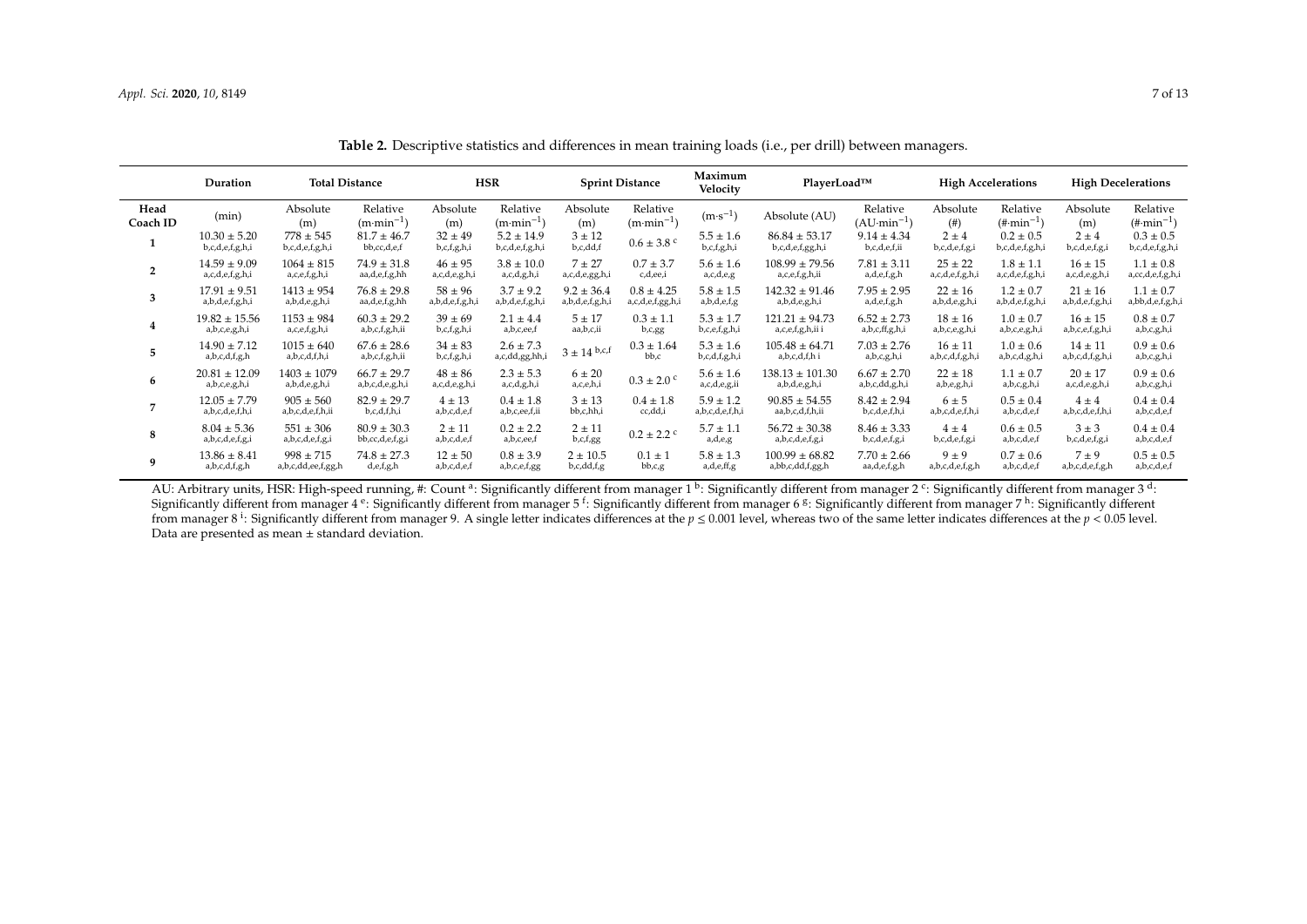<span id="page-7-0"></span>

| <b>Manager Identities Being</b><br>Compared | Variables that Did Not Differ Between Managers                                                                                        | <b>Number of Variables</b><br>that Differed | <b>Percentage of Variables</b><br>that Differed | <b>Effect Sizes</b>              |  |
|---------------------------------------------|---------------------------------------------------------------------------------------------------------------------------------------|---------------------------------------------|-------------------------------------------------|----------------------------------|--|
| $1 - 2$                                     | <b>Relative SPR</b>                                                                                                                   | 35                                          | 97.2%                                           | $0.05-1.76$ , trivial to large   |  |
| $1 - 3$                                     | None                                                                                                                                  | 36                                          | 100%                                            | $0.04-1.74$ , trivial to large   |  |
| $1 - 4$                                     | Absolute HSR, relative SPR, maximum velocity                                                                                          | 33                                          | 91.7%                                           | 0.12-1.42, trivial to large      |  |
| $1 - 5$                                     | Absolute HSR, absolute SPR, relative SPR, maximum velocity                                                                            | 32                                          | 88.9%                                           | $0.22 - 1.57$ , trivial to large |  |
| $1 - 6$                                     | <b>Relative SPR</b>                                                                                                                   | 35                                          | 97.2%                                           | $0.08-1.57$ , trivial to large   |  |
| $1 - 7$                                     | Relative TD, absolute SPR, relative SPR, relative PL                                                                                  | 32                                          | 88.9%                                           | 0.07-0.88, trivial to moderate   |  |
| $1 - 8$                                     | Relative TD, absolute SPR, relative SPR, relative PL, high accelerations, high<br>decelerations                                       | 30                                          | 83.3%                                           | $0.05-1.76$ , trivial to large   |  |
| $1 - 9$                                     | Relative TD, absolute SPR, relative SPR                                                                                               | 33                                          | 91.7%                                           | 0.20-1.07, trivial to moderate   |  |
| $2 - 3$                                     | Relative TD, relative PL                                                                                                              | 34                                          | 94.4%                                           | 0.01-0.61, trivial to moderate   |  |
| $2 - 4$                                     | Absolute TD, absolute PL                                                                                                              | 34                                          | 94.4%                                           | 0.01-0.83, trivial to moderate   |  |
| $2 - 5$                                     | <b>Relative HSR</b>                                                                                                                   | 35                                          | 97.2%                                           | 0.04-0.81, trivial to moderate   |  |
| $2 - 6$                                     | Absolute HSR, relative HSR, absolute SPR, relative SPR, maximum velocity, high<br>decelerations                                       | 30                                          | 83.3%                                           | 0.15–0.79, trivial to moderate   |  |
| $2 - 7$                                     | <b>Relative SPR</b>                                                                                                                   | 35                                          | 97.2%                                           | $0.20-1.46$ , trivial to large   |  |
| $2 - 8$                                     | Relative SPR, maximum velocity,                                                                                                       | 34                                          | 94.4%                                           | $0.19-1.40$ , trivial to large   |  |
| $2 - 9$                                     | Relative TD, relative SPR, relative PL, maximum velocity                                                                              | 32                                          | 88.9%                                           | $0.08-1.21$ , trivial to large   |  |
| $3 - 4$                                     | None                                                                                                                                  | 36                                          | 100%                                            | 0.15-0.56, trivial to small      |  |
| $3 - 5$                                     | None                                                                                                                                  | 36                                          | 100%                                            | 0.12-0.49, trivial to small      |  |
| $3 - 6$                                     | Absolute TD, absolute PL, high accelerations                                                                                          | 33                                          | 91.7%                                           | 0.07-0.45, trivial to small      |  |
| $3 - 7$                                     | None                                                                                                                                  | 36                                          | 100%                                            | 0.08-1.44, trivial to large      |  |
| $3 - 8$                                     | Maximum velocity                                                                                                                      |                                             |                                                 | $0.14-1.56$ , trivial to large   |  |
| $3 - 9$                                     | Relative TD, relative PL, maximum velocity                                                                                            | 33                                          | 91.7%                                           | 0.20-1.04, trivial to moderate   |  |
| $4 - 5$                                     | Relative TD, absolute HSR, absolute SPR, relative SPR, relative PL, relative high<br>decelerations                                    | 30                                          | 83.3%                                           | 0.01-0.41, trivial to small      |  |
| $4 - 6$                                     | Duration, absolute SPR, relative SPR, high accelerations, relative high decelerations,<br>relative high decelerations                 | 30                                          | 83.3%                                           | $0.04 - 0.25$ , trivial to small |  |
| $4 - 7$                                     | Relative HSR, absolute SPR                                                                                                            | 34                                          | 94.4%                                           | 0.08-1.08, trivial to moderate   |  |
| $4 - 8$                                     | Relative HSR, absolute SPR, relative SPR                                                                                              | 33                                          | 91.7%                                           | $0.27-1.24$ , trivial to large   |  |
| $4 - 9$                                     | Relative HSR, relative SPR                                                                                                            | 34                                          | 94.4%                                           | 0.18-0.71, trivial to moderate   |  |
| $5 - 6$                                     | Relative HSR, relative SPR, relative PL, relative high accelerations, relative high<br>decelerations                                  | 31                                          | 86.1%                                           | 0.03-0.60, trivial to moderate   |  |
| $5 - 7$                                     | Absolute TD, absolute SPR, relative SPR, absolute PL                                                                                  | 32                                          | 88.9%                                           | $0.38-1.21$ , trivial to large   |  |
| $5 - 8$                                     | Absolute SPR, relative SPR                                                                                                            | 34                                          | 94.4%                                           | $0.47-1.39$ , trivial to large   |  |
| $5 - 9$                                     | Duration, absolute SPR, relative SPR, absolute PL                                                                                     | 32                                          | 88.9%                                           | 0.03-0.75, trivial to moderate   |  |
| $6 - 7$                                     | Absolute SPR, relative SPR                                                                                                            | 34                                          | 94.4%                                           | $0.23-1.29$ , trivial to large   |  |
| $6 - 8$                                     | Relative SPR, maximum velocity                                                                                                        | 34                                          | 94.4%                                           | 0.27-1.41, trivial to large      |  |
| $6 - 9$                                     | <b>Relative SPR</b>                                                                                                                   | 35                                          | 97.2%                                           | 0.10-0.93, trivial to moderate   |  |
| $7 - 8$                                     | Absolute HSR, relative HSR, relative SPR, relative high accelerations, relative high<br>decelerations                                 | 31                                          | 86.1%                                           | 0.01-0.78, trivial to moderate   |  |
| $7 - 9$                                     | Absolute HSR, relative high accelerations, relative high decelerations                                                                | 33                                          | 91.7%                                           | 0.10-0.49, trivial to small      |  |
| $8 - 9$                                     | Absolute HSR, relative HSR, absolute SPR, relative SPR, maximum velocity, relative<br>high accelerations, relative high decelerations | 29                                          | 80.6%                                           | 0.21–0.83, trivial to moderate   |  |

**Table 3.** Outcomes of pairwise comparisons of external load variables (i.e., per drill) between managers.

SPR: Sprinting, HSR: High-speed running, PL; relative PlayerLoad™.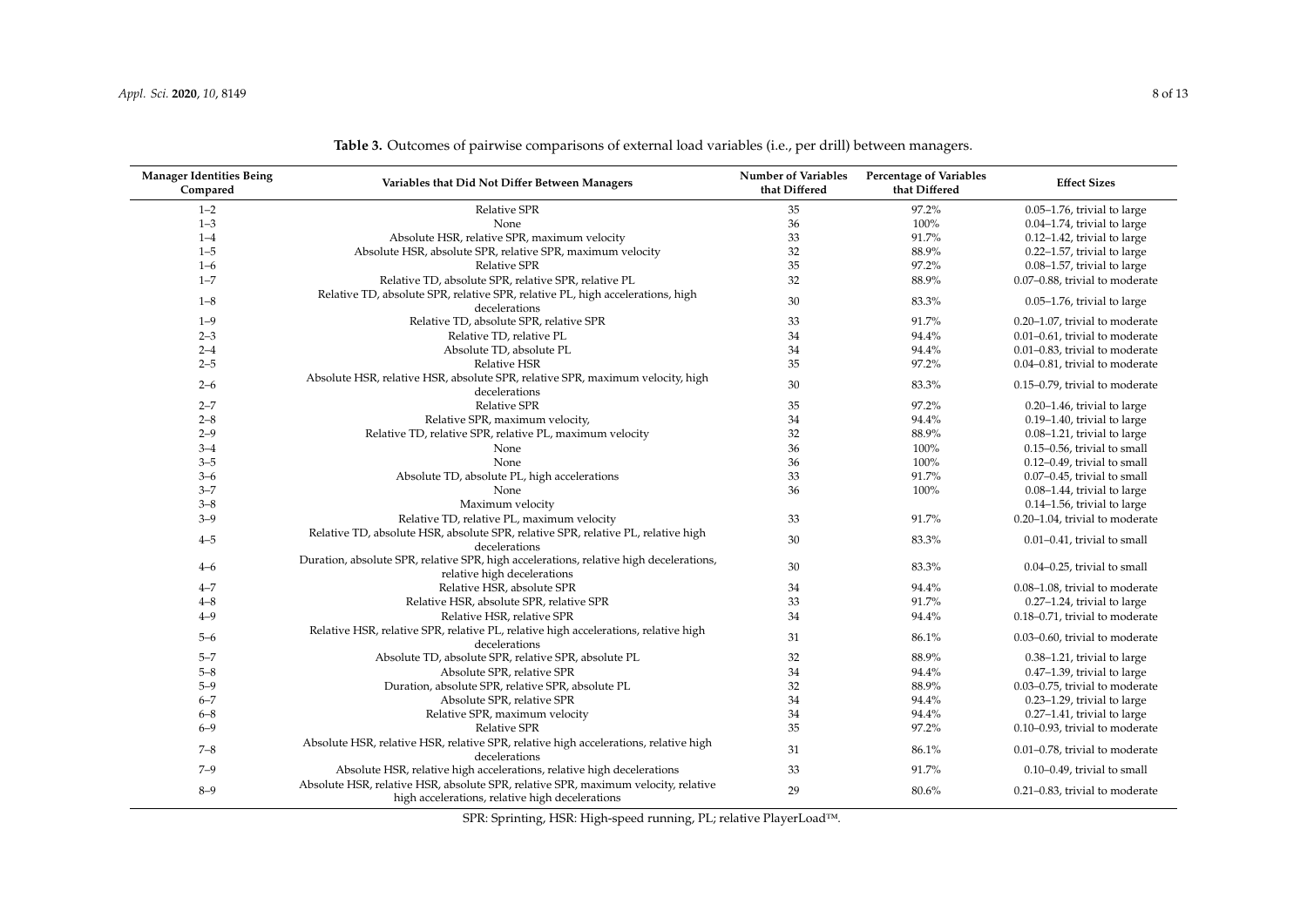#### *3.3. The Influence of Playing Position*

When drill category and head coach were held constant, drills for midfielders [all  $p \leq 0.001$ ; ES: 0.34–1.50, small to large] and forwards [all  $p \le 0.001$ , except for  $p = 0.002$  for relative HSR and *p* = 0.008 for absolute sprint distance; ES: 0.15-1.35, trivial to large] elicited higher physical outputs for all variables except for relative sprint distance, when compared with goalkeepers. Moreover, with the exception of absolute PlayerLoad™ and relative sprint distance, center defenders exceeded goalkeepers in relation to all dependent variables [all  $p \le 0.001$ , except for  $p = 0.003$  for both relative HSR and absolute sprint distance; ES: 0.20–1.48, small to large]. Centre midfielders covered greater absolute total distance per drill than forwards [*p* = 0.012; ES: 0.15 [CI: 0.13, 0.16], trivial] and wide defenders  $[p \le 0.001$ ; ES: 0.19 [CI: 0.18, 0.20], trivial], whilst also surpassing center defenders for relative total distance [*p* = 0.002; ES: 0.02 [CI: 0.00, 0.03], trivial], absolute HSR [*p* ≤0.001; ES: 0.09 [CI: 0.07, 0.10], trivial] and absolute and relative PlayerLoad™ [both  $p ≤ 0.001$ , ES: 0.10–0.26, trivial to *small*]. Relative distance covered was lower [*p* = 0.018; ES: 0.04 [CI: 0.03, 0.06], trivial] but relative PlayerLoad™  $[p = 0.008; E\text{S}: 0.03$  [CI: 0.01, 0.04], trivial] was greater for forwards compared with center defenders.

#### **4. Discussion**

The aim of this study was to quantify the external physical loads elicited by different categories of training drills performed by professional soccer players while assessing the influence of manager identity and playing position. On average, drills lasted ~14 min and elicited distances covered and HSR of ~1000 m and 40 m, respectively. However, all physical variables differed as a function of drill type and manager identity, with playing position influencing all variables except for relative sprint distance. Acknowledging that the demands of training may also be influenced by factors such as the specific task constraints [\[3](#page-10-2)[,13\]](#page-11-7), knowing the external load responses associated with each training drill may be valuable for practitioners as a guide. Based on the methods used in this study, practitioners may also find it beneficial to create their own drill data sets to help support their own team and individual specific training prescriptions [\[3\]](#page-10-2), while accounting for the influence of any coaching staff changes.

Development of technical and tactical skills typically represent the primary focus of in-season training [\[3,](#page-10-2)[9](#page-11-4)[,11\]](#page-11-5), with specific session content being mostly determined by head coaches or senior coaching staff [\[10\]](#page-11-3). However, soccer players also require well-developed aerobic and anaerobic energy systems to cope with the varied demands of match-play in addition to adequate lower-limb strength and range of motion to perform frequent high-speed actions such as sprint, jumping and changes of direction [\[1](#page-10-0)[,3\]](#page-10-2). It is therefore imperative that preparation programs expose players to a volume and intensity of stimulus that can elicit [or at least maintain] these necessary adaptations. The current study observed that TAC were typically the longest training drills, although by far the greatest absolute and relative HSR and sprint distances were elicited by CON. Conversely, absolute acceleration and deceleration outputs were highest for SSG and TAC drills (Table [1\)](#page-5-0), whereas SSG and CON drills had the highest relative outputs. Given the consistency of these differences within head coaches, practitioners may use the current information to consider the implementation of these drill types within the microcycle. This information may also be valuable when designing 'top-up' training sessions for substitutes or unused squad members in an effort to compensate for reductions in match-day loading when compared with players who complete a full match [\[22,](#page-11-15)[25\]](#page-11-18). Subject to the existence of practical and regulatory restrictions [\[22,](#page-11-15)[25\]](#page-11-18), practitioners may select the type of drill to implement during top-up sessions based upon recorded deficits in specific external load variables. Practitioners have adopted the use of stimulating the most demanding sections of match-play to create specificity within an individual's training program/ top-up sessions [\[22](#page-11-15)[,25\]](#page-11-18). In combination with the proposed method of monitoring different drill categories, practitioners and coaches can help prescribe relevant training drills for these type of sessions and ensure players training is specific to their external training loads [\[22\]](#page-11-15).

Although the overall proportion of training drills from each category was CON: 10%, PS: 4%, POS: 27%, SSG: 33%, TAC: 11% and TEC: 15%, substantial variation was observed between managers. For example, the proportion of training drills accounted for by SSG ranged from 22–44% for each of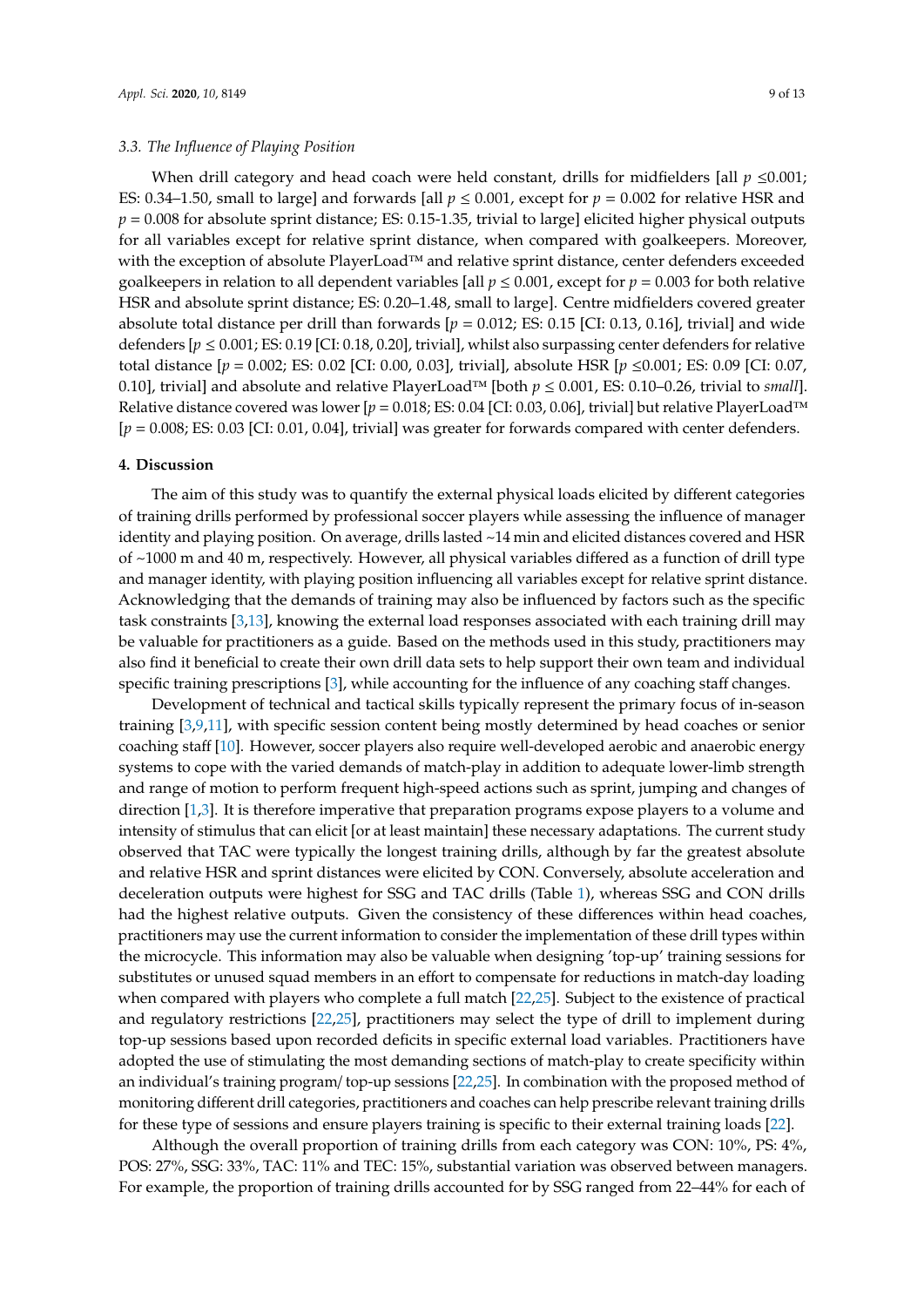the nine head coaches whilst the contribution from TAC varied between 6–28%. Such observations likely reflect between-head coach differences in training philosophies or priorities and highlight that a change in staff could profoundly affect the loading patterns of individual squad members. As each drill category elicits a distinct external load profile, sudden changes in training composition may produce concomitant fluctuations in overall loads. Moreover, it is notable that head coach identity influenced all external load variables even when drill category was held constant. Understanding the playing philosophy of coaching staff and their team strategy can provide specific information for practitioners when prescribing and designing training drills for their players [\[9,](#page-11-4)[12\]](#page-11-6). For example, the use of different formations [4-4-2,4-3-3,4-2-3-1 etc.] has been shown to alter the physical demands of match play [\[18\]](#page-11-11), with the perception of both coaches and practitioners suggesting the specificity of training should be reflective of the outputs required during match play [\[10,](#page-11-3)[26\]](#page-11-19). The use of position specific based conditioning drills has elicited higher heart rate responses from players then SSG [\[12\]](#page-11-6). However, the design and response to these types of drills may vary as shown with the large fluctuation in the use of conditioning [1%–14%] and position specific drills [0%–10%], depending on the head coach. Increases in injury-risk reported following changes in team management staff [\[15\]](#page-11-9) and the findings of the current study may suggest the potential that deviations in training loads could somewhat explain these findings. An increase use in a specific training drill category by a head coach, may incur specific increased physical outputs (Table [1\)](#page-5-0), which practitioners should consider as part of their planning and prescription to support their players.

Positional variation is evident within match play, which likely reflects differences in the tactical role and may warrant a position-specific approach to training prescription to develop the physical, technical and tactical qualities required for match-play success [\[26\]](#page-11-19). Within the current study, Midfielders recorded the highest total distances, HSR and PL per training drill. Although interactions between playing position and drill type could not be assessed, it is likely that discrepancies in the outputs elicited during PS, SSG and TAC that is, [those drills in which players perform specific positional roles that are akin to match-play] largely explain such findings. Moreover, differences in physiological capabilities between positions may have contributed to greater distances for midfielders during other drills such as CON [\[1\]](#page-10-0). Four of the head coaches in the current study did not implement any PS during the study period, a finding that further highlights how coaching staff substantially influence the training practices of any given team [\[10\]](#page-11-3). Although potentially beneficial from a physical, technical or tactical perspective [\[26\]](#page-11-19), the decision whether or not to include PS within a preparation program must be taken with reference to factors such as the time and resources for example, coaching expertise that are available as well as considering the training priorities in the context of the broader preparation program.

Substantially lower external physical outputs were recorded for goalkeepers compared with players in outfield positions, despite drills typically lasting longer for goalkeepers. This difference in physical output is similar to that observed during in match-play. Indeed, goalkeepers may cover ~50% of the match distances of their outfield counterparts [\[27](#page-12-0)[,28\]](#page-12-1) and their unique tactical role for example, [being the only team member permitted to handle the ball whilst the match is in play] means that much of a goalkeeper's training is conducted separately under the supervision of position-specific coaches [\[27,](#page-12-0)[28\]](#page-12-1). Although the current study highlights the lowest physical outputs for goalkeepers, it must be considered whether the range of metrics typically used to quantify external training loads in outfield soccer players are also appropriate for use in relation to goalkeepers. Whereas locomotor demands may be the primary contributor to an outfield player's training and match-play loads, goalkeepers perform minimal running but are required to execute several explosive actions such as diving, saving and high-velocity kicking [\[28\]](#page-12-1). Practitioners should therefore contemplate accounting for such position-specific demands when seeking to quantify the loads of goalkeepers within their squad. Notably, eliciting desirable physical adaptations in this bespoke group of soccer players may require different types of training drills compared with the methods typically used for players in outfield positions. For example, although SSG is often implemented ~3–5 days prior to match-day as a means of providing a substantial stimulus for certain physical as well as technical/tactical developments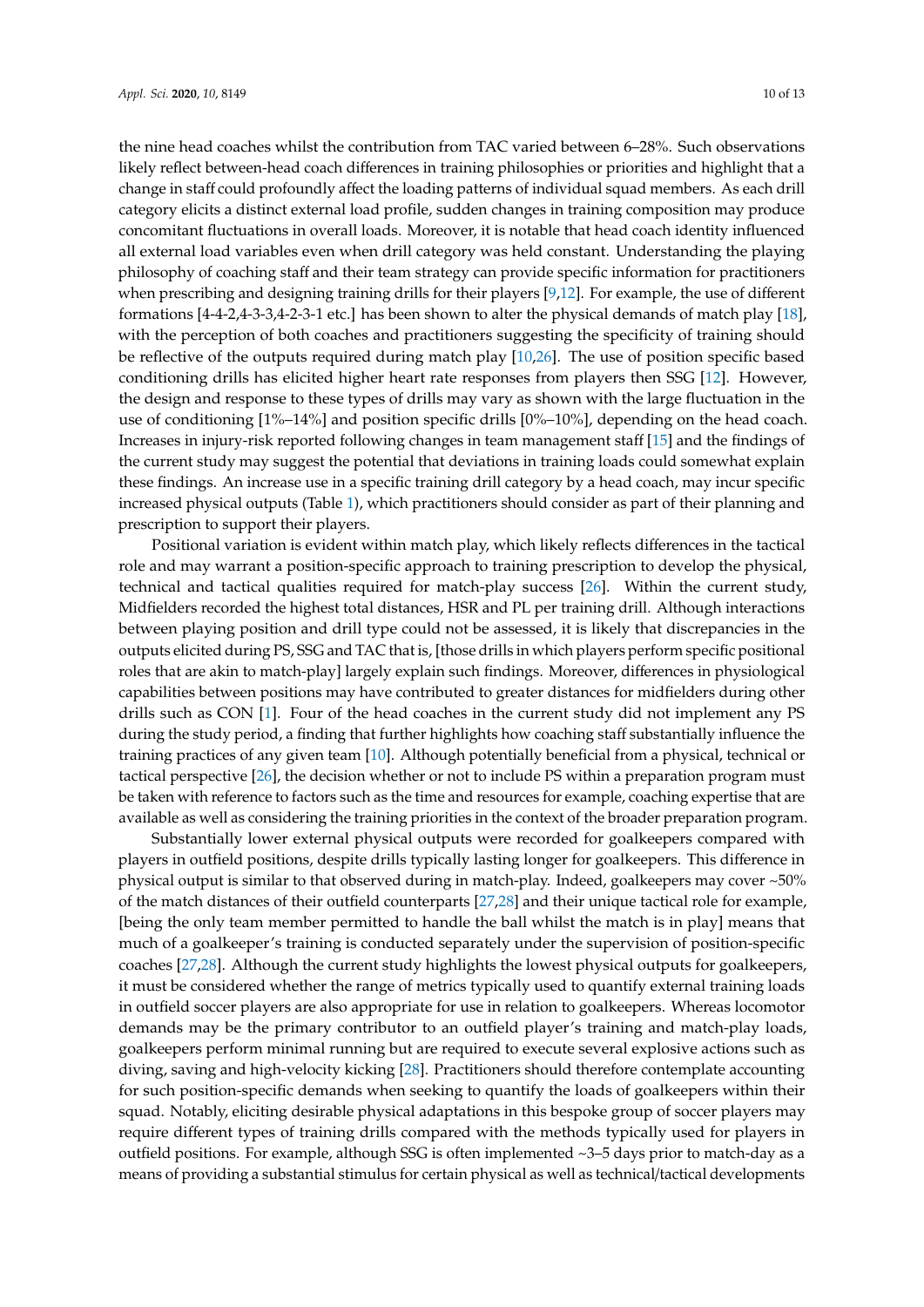in outfield players, SSG may be amongst the least demanding drills performed by goalkeepers [\[28\]](#page-12-1). Conversely, TEC or PS drills performed in the 24–48 h prior to match-play may be effective in allowing fatigue to dissipate amongst outfield players but appear to elicit goalkeeper-specific physical demands for example, [dives, jumps, explosive efforts, etc.] that substantially exceed the demands of match-play itself [\[28\]](#page-12-1). These discrepancies in physical outputs between goalkeepers and outfield players warrant consideration with regard to within-microcycle periodization to ensure appropriate recovery for all members of the match-day squad.

The current study has allowed practitioners to gain insight into three professional clubs training drills, providing comparisons across different training drill categories. Practitioners should account for the different prescribed training drills by the coaching staff at their club, while potentially using the information presented to compare to their own club. While novel in its findings considering training drills across multiple coaching staff and players, limitations within the current study should be considered such as, the use of only one team per standard and one playing position per player, irrelevant of a change in position within match play. However, the premise of this study was to provide practitioners insights into the physical outputs of different training drills administered by different head coaches. This is the first study, to the authors knowledge, that assesses the physical differences within training drill categories accounting for the different head coaches and their utilization of different training drill types. The methods provided in this study can be used by practitioners to analyze their own data and provide the insights required to account for the use of different training drill types and what the physical outputs are, allowing practitioners to account for training prescription for teams and individual players.

# **5. Conclusions**

Soccer head coaches' effect both the physical output and the utility of different training drills. Understanding these differences can help support practitioners during transition periods when there are changes in a head coach, to help reduce the changes in external training loads players are required to perform.

**Author Contributions:** Conceptualization, S.B., M.C.V. and C.T.; methodology, S.B., M.R. (Matt Reeves), A.H. and C.T.; formal analysis, S.B., M.R. (Mark Russel) and S.P.H.; investigation, S.B., M.R. (Matt Reeves), A.H. and C.T.; writing—original draft preparation, S.B., M.C.V., S.P.H., M.R. (Mark Russel) and C.T.; writing—review and editing, S.B., M.C.V., S.P.H., M.R. (Mark Russel) and C.T.; All authors have read and agreed to the published version of the manuscript.

**Funding:** This research received no external funding.

**Acknowledgments:** The authors wish to thank all players and staff for their cooperation and participation in this research.

**Conflicts of Interest:** The authors declare no conflict of interest.

# **References**

- <span id="page-10-0"></span>1. Mohr, M.; Krustrup, P.; Bangsbo, J. Match performance of high-standard soccer players with special reference to development of fatigue. *J. Sports Sci.* **2003**, *21*, 519–528. [\[CrossRef\]](http://dx.doi.org/10.1080/0264041031000071182)
- <span id="page-10-1"></span>2. Faude, O.; Koch, T.; Meyer, T. Straight Sprinting is the most frequent action in goal situations in professional football. *J. Sports Sci.* **2012**, *30*, 625–631. [\[CrossRef\]](http://dx.doi.org/10.1080/02640414.2012.665940)
- <span id="page-10-2"></span>3. Morgans, R.; Orme, P.; Anderson, L.; Drust, B. Principles and practices of training for soccer. *J. Sport Health Sci.* **2014**, *3*, 251–257. [\[CrossRef\]](http://dx.doi.org/10.1016/j.jshs.2014.07.002)
- <span id="page-10-3"></span>4. Duhig, S.; Shield, A.J.; Opar, D.; Gabbett, T.J.; Ferguson, C.; Williams, M. Effect of high-speed running on hamstring strain injury risk. *Br. J. Sports Med.* **2016**, *50*, 1536–1540. [\[CrossRef\]](http://dx.doi.org/10.1136/bjsports-2015-095679) [\[PubMed\]](http://www.ncbi.nlm.nih.gov/pubmed/27288515)
- 5. Malone, S.; Owen, A.; Newton, M.; Mendes, B.; Collins, K.D.; Gabbett, T.J. The acute: Chonic workload ratio in relation to injury risk in professional soccer. *J. Sci. Med. Sport* **2017**, *20*, 561–565. [\[CrossRef\]](http://dx.doi.org/10.1016/j.jsams.2016.10.014) [\[PubMed\]](http://www.ncbi.nlm.nih.gov/pubmed/27856198)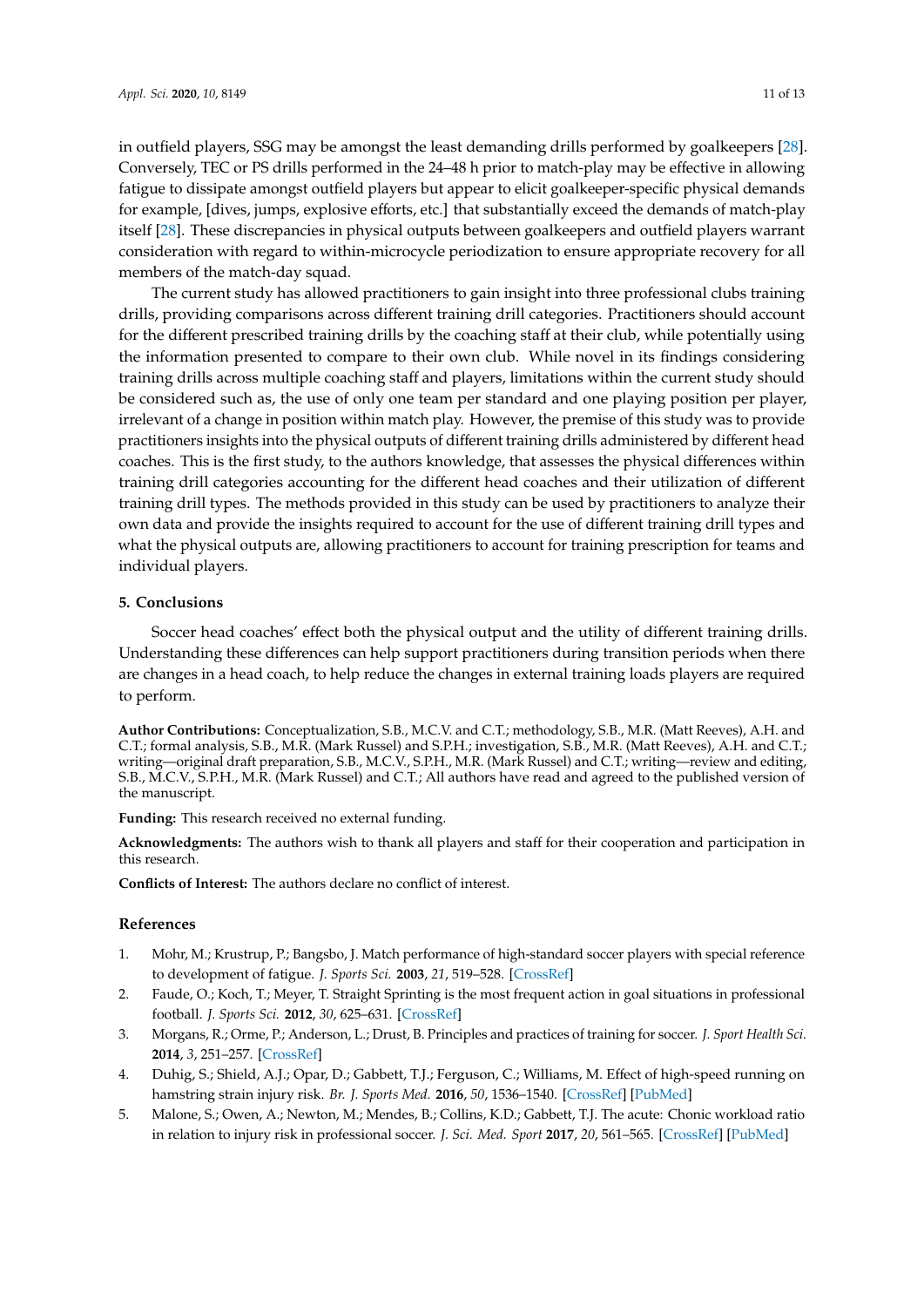- <span id="page-11-0"></span>6. Malone, S.; Roe, M.; Doran, D.A.; Gabbett, T.J.; Collins, K. High chronic training loads and exposure to bouts of maximal velocity running reduce injury risk in elite Gaelic football. *J. Sci. Med. Sport* **2017**, *20*, 250–254. [\[CrossRef\]](http://dx.doi.org/10.1016/j.jsams.2016.08.005) [\[PubMed\]](http://www.ncbi.nlm.nih.gov/pubmed/27554923)
- <span id="page-11-1"></span>7. Akenhead, R.; Nassis, G.P. Training load and player monitoring in high-level football: Current practice and perceptions. *Int. J. Sports Physiol. Perform.* **2016**, *11*, 587–593. [\[CrossRef\]](http://dx.doi.org/10.1123/ijspp.2015-0331) [\[PubMed\]](http://www.ncbi.nlm.nih.gov/pubmed/26456711)
- <span id="page-11-2"></span>8. Anderson, L.; Orme, P.; di Michele, R.; Close, G.L.; Morgans, R.; Drust, B.; Morton, J.P. Quantification of training load during one-, two-and three-game week schedules in professional soccer players from the English Premier League: Implications for carbohydrate periodisation. *J. Sports Sci.* **2016**, *34*, 1250–1259. [\[CrossRef\]](http://dx.doi.org/10.1080/02640414.2015.1106574) [\[PubMed\]](http://www.ncbi.nlm.nih.gov/pubmed/26536538)
- <span id="page-11-4"></span>9. Malone, J.J.; di Michele, R.; Morgans, R.; Burgess, D.; Morton, J.P.; Drust, B. Seasonal training-load quantification in elite English Premier League soccer players. *Int. J. Sports Physiol. Perform.* **2015**, *10*, 489–497. [\[CrossRef\]](http://dx.doi.org/10.1123/ijspp.2014-0352)
- <span id="page-11-3"></span>10. Weston, M. Training load monitoring in elite English soccer: A comparison of practices and perceptions between coaches and practitioners. *Sci. Med. Footb.* **2018**, *2*, 216–224. [\[CrossRef\]](http://dx.doi.org/10.1080/24733938.2018.1427883)
- <span id="page-11-5"></span>11. Anderson, L.; Orme, P.; di Michele, R.; Close, G.L.; Milsom, J.; Morgans, R.; Drust, B.; Morton, J.P. Quantification of seasonal-long physical load in soccer players with different starting status from the English Premier League: Implications for maintaining squad physical fitness. *Int. J. Sports Physiol. Perform.* **2016**, *11*, 1038–1046. [\[CrossRef\]](http://dx.doi.org/10.1123/ijspp.2015-0672) [\[PubMed\]](http://www.ncbi.nlm.nih.gov/pubmed/26915393)
- <span id="page-11-6"></span>12. Ade, J.D.; Harley, J.A.; Bradley, P.S. Physiological response, time–motion characteristics, and reproducibility of various speed-endurance drills in elite youth soccer players: Small-sided games versus generic running. *Int. J. Sports Physiol. Perform.* **2014**, *9*, 471–479. [\[CrossRef\]](http://dx.doi.org/10.1123/ijspp.2013-0390) [\[PubMed\]](http://www.ncbi.nlm.nih.gov/pubmed/24509482)
- <span id="page-11-7"></span>13. Owen, A.L.; Wong, D.; Paul, D.; Dellal, A. Physical and technical comparisons between various-sided games within professional soccer. *Int. J. Sports Med.* **2014**, *35*, 286–292. [\[CrossRef\]](http://dx.doi.org/10.1055/s-0033-1351333) [\[PubMed\]](http://www.ncbi.nlm.nih.gov/pubmed/24022576)
- <span id="page-11-8"></span>14. Ekstrand, J.; Lundqvist, D.; Lagerbäck, L.; Vouillamoz, M.; Papadimitiou, N.; Karlsson, J. Is there a correlation between coaches' leadership styles and injuries in elite football teams? A study of 36 elite teams in 17 countries. *Br. J. Sports Med.* **2018**, *52*, 527–531. [\[CrossRef\]](http://dx.doi.org/10.1136/bjsports-2017-098001)
- <span id="page-11-9"></span>15. Dönmez, G.; Kudaş, S.; Yörübulut, M.; Yildirim, M.; Babayeva, N.; Torgutalp, S.S. Evaluation of muscle injuries in professional football players: Does coach replacement affect the injury rate? *Clin. J. Sport. Med.* **2018**, *30*, 478–483. [\[CrossRef\]](http://dx.doi.org/10.1097/JSM.0000000000000640)
- <span id="page-11-10"></span>16. Barrett, S.; Midgley, A.; Reeves, M.; Joel, T.; Franklin, E.; Heyworth, R.; Garrett, A.; Lovell, R. The within-match patterns of locomotor efficiency during professional soccer match play: Implications for injury risk? *J. Sci. Med. Sport* **2016**, *19*, 810–815. [\[CrossRef\]](http://dx.doi.org/10.1016/j.jsams.2015.12.514)
- 17. Bradley, P.S.; Lago-Peñas, C.; Rey, E. Evaluation of the match performances of substitution players in elite soccer. *Int. J. Sports Physiol. Perform.* **2014**, *9*, 415–424. [\[CrossRef\]](http://dx.doi.org/10.1123/ijspp.2013-0304)
- <span id="page-11-11"></span>18. Bradley, P.S.; Noakes, T.D. Match running performance fluctuations in elite soccer: Indicative of fatigue, pacing or situational influences? *J. Sports Sci.* **2013**, *31*, 1627–1638. [\[CrossRef\]](http://dx.doi.org/10.1080/02640414.2013.796062)
- <span id="page-11-12"></span>19. Varley, M.C.; Fairweather, I.H.; Aughey, R.J. Validity and reliability of GPS for measuring instantaneous velocity during acceleration, deceleration, and constant motion. *J. Sports Sci.* **2012**, *30*, 121–127. [\[CrossRef\]](http://dx.doi.org/10.1080/02640414.2011.627941)
- <span id="page-11-13"></span>20. Boyd, L.J.; Ball, K.; Aughey, R.J. The reliability of MinimaxX accelerometers for measuring physical activity in Australian football. *Int. J. Sports Physiol. Perform.* **2011**, *6*, 311–321. [\[CrossRef\]](http://dx.doi.org/10.1123/ijspp.6.3.311)
- <span id="page-11-14"></span>21. Varley, M.C.; Jaspers, A.; Helsen, W.F.; Malone, J.J. Methodological considerations when quantifying high-intensity efforts in team sport using global positioning system technology. *Int. J. Sports Physiol. Perform.* **2017**, *12*, 1059–1068. [\[CrossRef\]](http://dx.doi.org/10.1123/ijspp.2016-0534) [\[PubMed\]](http://www.ncbi.nlm.nih.gov/pubmed/28051343)
- <span id="page-11-15"></span>22. Hills, S.P.; Barrett, S.; Busby, M.; Kilduff, L.P.; Barwood, M.J.; Radcliffe, J.N.; Cooke, C.B.; Russell, M. Profiling the post-match top-up conditioning practices of professional soccer substitutes: An analysis of contextual influences. *J. Strength Cond. Res.* **2020**, *34*, 2805–2814. [\[CrossRef\]](http://dx.doi.org/10.1519/JSC.0000000000003721) [\[PubMed\]](http://www.ncbi.nlm.nih.gov/pubmed/32986393)
- <span id="page-11-16"></span>23. Henderson, M.J.; Fransen, J.; McGrath, J.J.; Harries, S.K.; Poulos, N.; Coutts, A.J. Situational factors affecting rugby sevens match performance. *Sci. Med. Footb.* **2019**, *3*, 275–280. [\[CrossRef\]](http://dx.doi.org/10.1080/24733938.2019.1609070)
- <span id="page-11-17"></span>24. Hopkins, W.; Marshall, S.; Batterham, A.; Hanin, J. Progressive statistics for studies in sports medicine and exercise science. *Med. Sci. Sports Exerc.* **2009**, *41*, 3–12. [\[CrossRef\]](http://dx.doi.org/10.1249/MSS.0b013e31818cb278) [\[PubMed\]](http://www.ncbi.nlm.nih.gov/pubmed/19092709)
- <span id="page-11-18"></span>25. Hills, S.P.; Radcliffe, J.N.; Barwood, M.J.; Arent, S.M.; Cooke, C.B.; Russell, M. Practitioner perceptions regarding the practices of soccer substitutes. *PLoS ONE* **2020**, *15*, e0228790. [\[CrossRef\]](http://dx.doi.org/10.1371/journal.pone.0228790) [\[PubMed\]](http://www.ncbi.nlm.nih.gov/pubmed/32032369)
- <span id="page-11-19"></span>26. Reilly, T.; Morris, T.; Whyte, G. The specificity of training prescription and physiological assessment: A review. *J. Sports Sci.* **2009**, *27*, 575–589. [\[CrossRef\]](http://dx.doi.org/10.1080/02640410902729741) [\[PubMed\]](http://www.ncbi.nlm.nih.gov/pubmed/19340630)